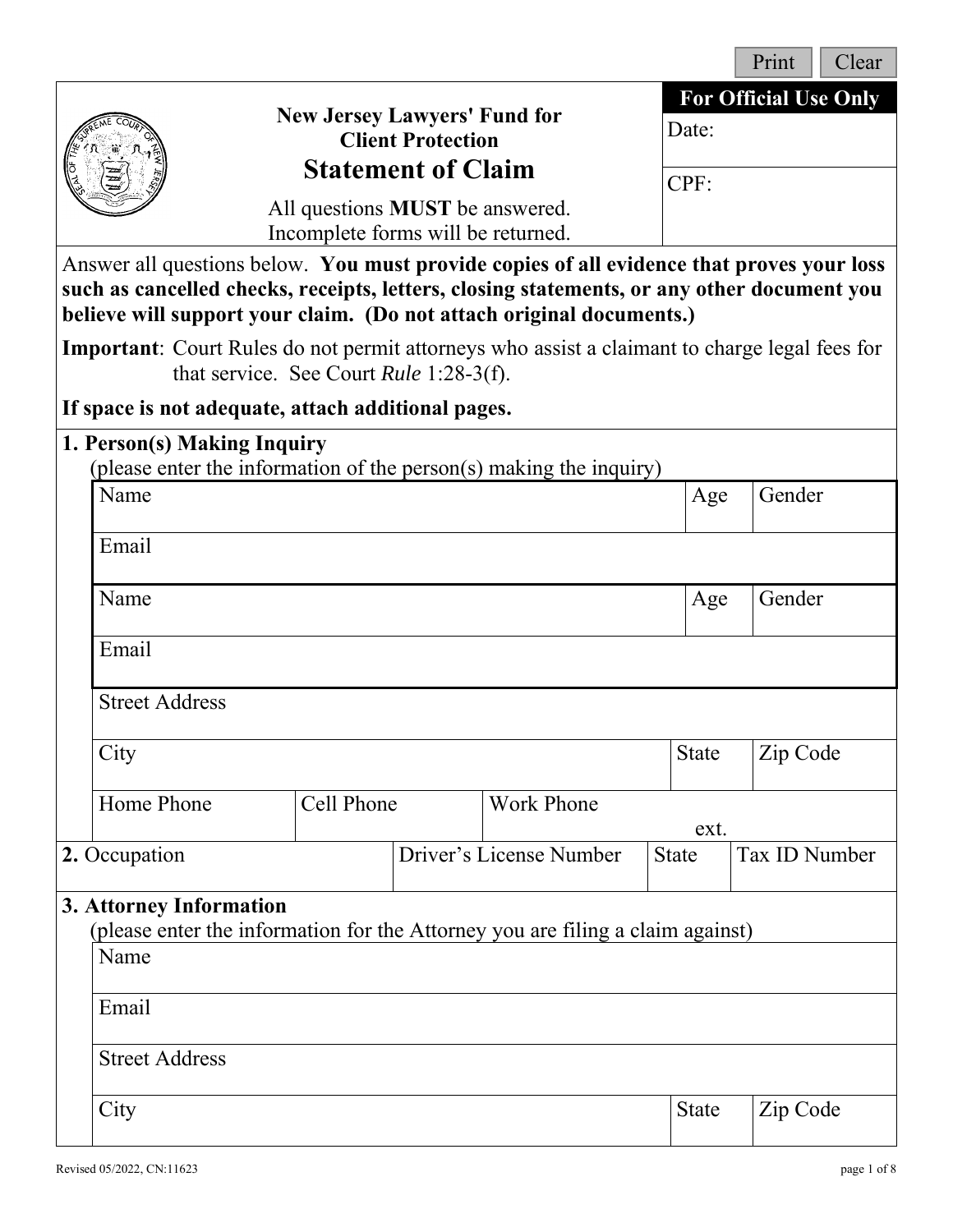#### **CPF Statement of Claim**

| 4. How long have you known this attorney?                                                                                                                                                                                                        |  |  |  |
|--------------------------------------------------------------------------------------------------------------------------------------------------------------------------------------------------------------------------------------------------|--|--|--|
| 5. How long did this attorney represent you?                                                                                                                                                                                                     |  |  |  |
| 6. How much loss are you claiming?<br>\$                                                                                                                                                                                                         |  |  |  |
| 7. What is your claim based on? (Select one)                                                                                                                                                                                                     |  |  |  |
| $\Box$ Attorney-client relationship<br>$\Box$ Fiduciary relationship (Guardian, Executor, Trustee)                                                                                                                                               |  |  |  |
| 8. a.) State how you met and when you hired the attorney,<br>b.) State the amount(s) paid and date(s) of payment (Attach proof of payment), and<br>c.) Describe the dishonest conduct that caused your loss.                                     |  |  |  |
| (Use additional sheets if necessary.)<br>9. If claim is based on investment, list all monies that you invested and the amounts paid back<br>to you (including interest) by your attorney.<br>10. When and how did you discover the alleged loss? |  |  |  |
|                                                                                                                                                                                                                                                  |  |  |  |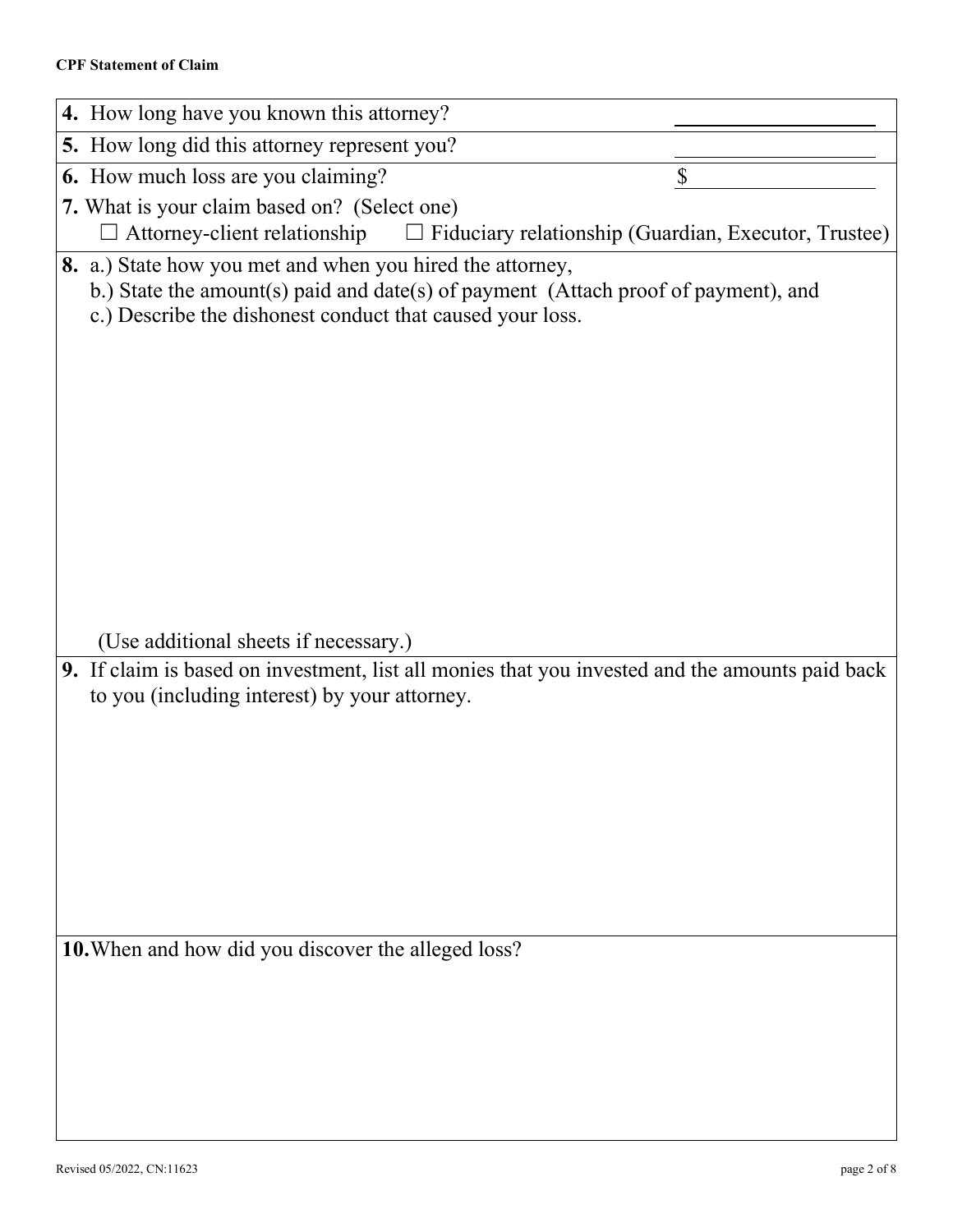|     | <b>CPF Statement of Claim</b>                                       |            |           |
|-----|---------------------------------------------------------------------|------------|-----------|
|     | 11. Can your loss be reimbursed from any other source?              | $\Box$ Yes | $\Box$ No |
|     |                                                                     |            |           |
|     |                                                                     |            |           |
|     |                                                                     |            |           |
|     |                                                                     |            |           |
|     |                                                                     |            |           |
|     |                                                                     |            |           |
|     |                                                                     |            |           |
|     |                                                                     |            |           |
|     | 12. Do you know any assets that the attorney might own from which   | $\Box$ Yes | $\Box$ No |
|     | recovery can be made?                                               |            |           |
|     |                                                                     |            |           |
|     | If yes, please describe.                                            |            |           |
|     |                                                                     |            |           |
|     |                                                                     |            |           |
|     |                                                                     |            |           |
|     |                                                                     |            |           |
|     |                                                                     |            |           |
|     |                                                                     |            |           |
|     |                                                                     |            |           |
|     |                                                                     |            |           |
| 13. | Have you made or are you making any effort to recover the loss from | $\Box$ Yes | $\Box$ No |
|     | the attorney directly?                                              |            |           |
|     | If yes, please describe.                                            |            |           |
|     |                                                                     |            |           |
|     |                                                                     |            |           |
|     |                                                                     |            |           |
|     |                                                                     |            |           |
|     |                                                                     |            |           |
|     |                                                                     |            |           |
|     |                                                                     |            |           |
|     |                                                                     |            |           |
| 14. | Have you experienced financial hardship?                            | $\Box$ Yes | $\Box$ No |
|     | If yes, please describe.                                            |            |           |
|     |                                                                     |            |           |
|     |                                                                     |            |           |
|     |                                                                     |            |           |
|     |                                                                     |            |           |
|     |                                                                     |            |           |
|     |                                                                     |            |           |
|     |                                                                     |            |           |
|     |                                                                     |            |           |
|     |                                                                     |            |           |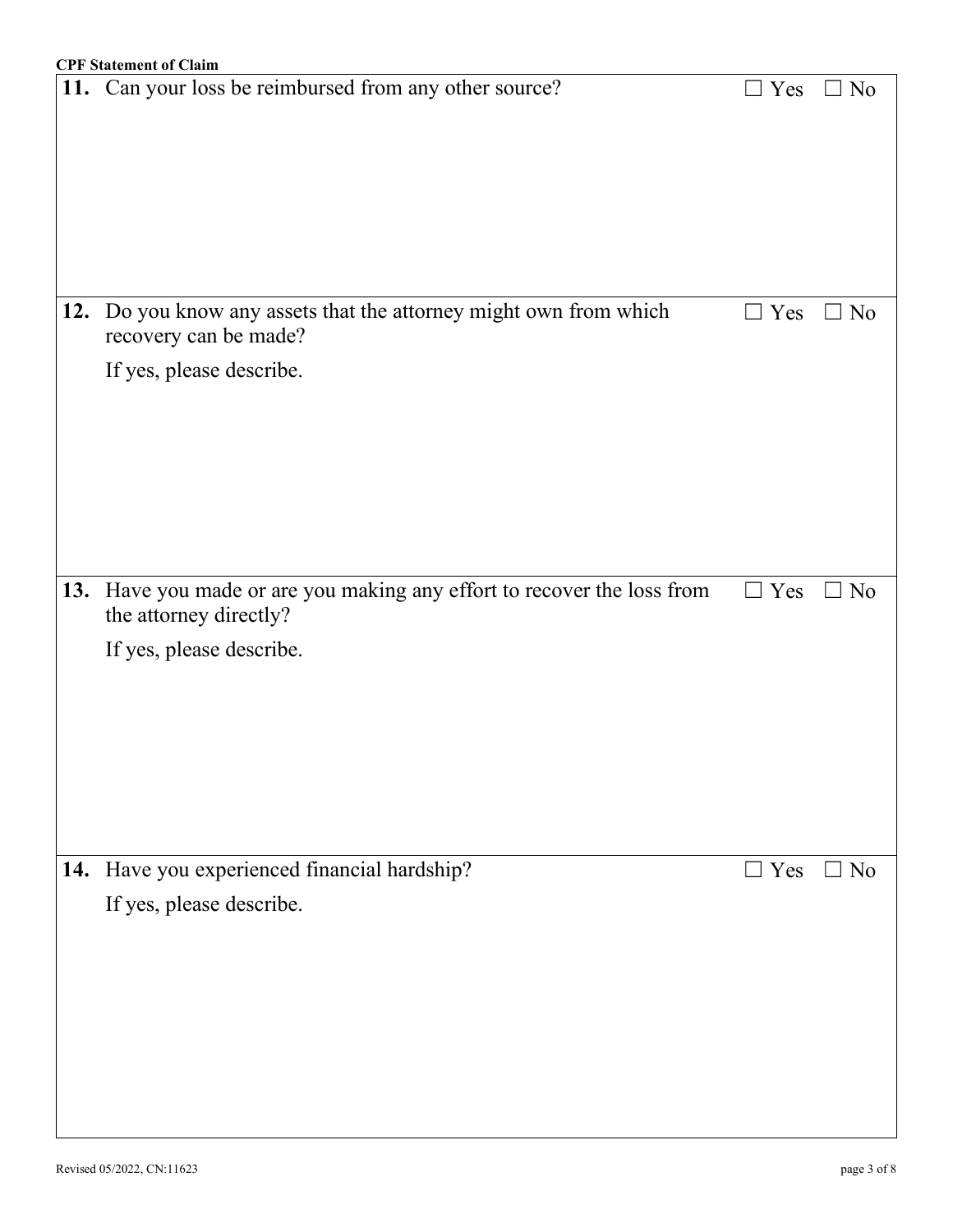#### **CPF Statement of Claim**

| 15.                                                                                                                                                                                       | Please provide the following information for anyone (attorney or non-attorney) who<br>assisted you in the preparation and presentation of this statement of claim. |              |          |  |
|-------------------------------------------------------------------------------------------------------------------------------------------------------------------------------------------|--------------------------------------------------------------------------------------------------------------------------------------------------------------------|--------------|----------|--|
|                                                                                                                                                                                           | Name                                                                                                                                                               |              |          |  |
|                                                                                                                                                                                           | Email                                                                                                                                                              | Phone        |          |  |
|                                                                                                                                                                                           | <b>Street Address</b>                                                                                                                                              | ext.         |          |  |
|                                                                                                                                                                                           |                                                                                                                                                                    |              |          |  |
|                                                                                                                                                                                           | City                                                                                                                                                               | <b>State</b> | Zip Code |  |
| 16.                                                                                                                                                                                       | How did you learn about the Fund?                                                                                                                                  |              |          |  |
|                                                                                                                                                                                           |                                                                                                                                                                    |              |          |  |
|                                                                                                                                                                                           |                                                                                                                                                                    |              |          |  |
| 17.                                                                                                                                                                                       | State any other facts that you believe are important to the Fund's consideration of your<br>claim (attach additional sheets if necessary).                         |              |          |  |
|                                                                                                                                                                                           |                                                                                                                                                                    |              |          |  |
|                                                                                                                                                                                           |                                                                                                                                                                    |              |          |  |
|                                                                                                                                                                                           |                                                                                                                                                                    |              |          |  |
|                                                                                                                                                                                           |                                                                                                                                                                    |              |          |  |
|                                                                                                                                                                                           |                                                                                                                                                                    |              |          |  |
|                                                                                                                                                                                           |                                                                                                                                                                    |              |          |  |
| 18.                                                                                                                                                                                       | If your claim involves an unearned fee, complete the <i>Unearned Retainer Form</i> as well.                                                                        |              |          |  |
|                                                                                                                                                                                           | <b>Certification In Lieu Of Oath</b>                                                                                                                               |              |          |  |
| I/We certify that the foregoing statements made by me/us are true. I/We am/are aware that if<br>any of the foregoing statements made by me/us are willfully false, I/we am/are subject to |                                                                                                                                                                    |              |          |  |
| punishment. I/We further certify that I/we have informed, in writing, the basis of this claim to                                                                                          |                                                                                                                                                                    |              |          |  |
| the appropriate county prosecutor's office and office of attorney ethics.                                                                                                                 |                                                                                                                                                                    |              |          |  |
|                                                                                                                                                                                           | Signature of claimant                                                                                                                                              | Date         |          |  |
|                                                                                                                                                                                           | Signature of co-claimant                                                                                                                                           |              |          |  |
| Date<br>Mail completed forms and supporting documents to:                                                                                                                                 |                                                                                                                                                                    |              |          |  |
| New Jersey Lawyers' Fund for Client Protection                                                                                                                                            |                                                                                                                                                                    |              |          |  |
|                                                                                                                                                                                           | P.O. Box 961<br>Trenton, NJ 08625-0961                                                                                                                             |              |          |  |
|                                                                                                                                                                                           | For more information visit https://www.njcourts.gov/attorneys/cpf.html                                                                                             |              |          |  |
|                                                                                                                                                                                           | or call (855)-533-FUND (3863)                                                                                                                                      |              |          |  |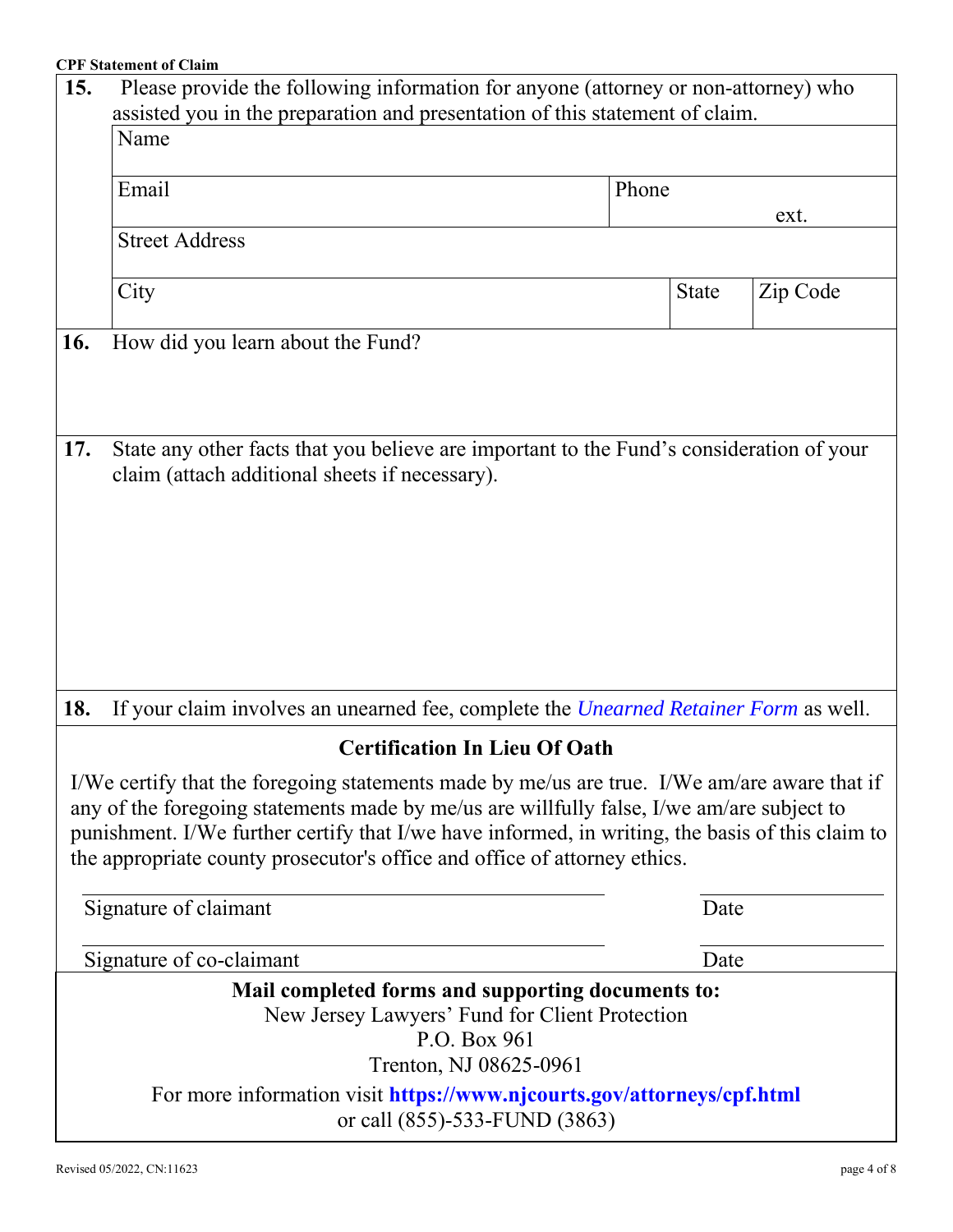

### **New Jersey Lawyers' Fund for Client Protection** Richard J. Hughes Justice Complex P.O. Box 961

Trenton, N.J. 08625-0961

## **For Office Use Only**

vs.

CPF Number:  $\qquad \qquad :$ 

# **Authorization**

, of full age and residing at

has filed the above-referenced claim with the New Jersey Lawyers' Fund for Client Protection ("Fund"). I have authorized the Fund to investigate that claim in any manner they deem appropriate.

I hereby authorize all persons, medical providers, business entities and other parties having knowledge about any facts relating to this claim to cooperate fully with this investigation and provide whatever information and documents are requested by the Fund. Such requests may be made by Fund attorneys or staff including the Fund's investigator.

A copy of this Authorization shall have the same force and effect as an original.

Name: Date: Date: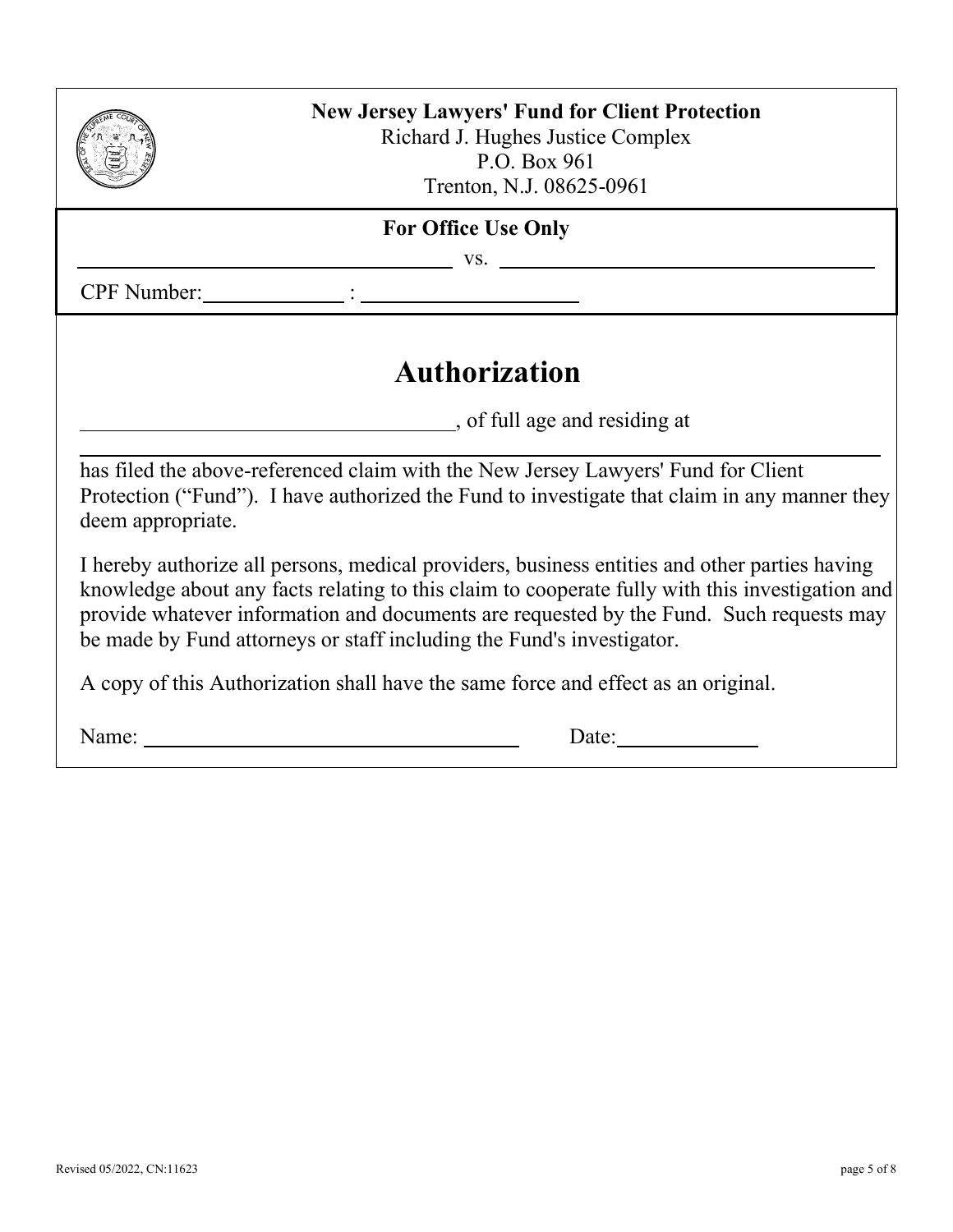

## **New Jersey Lawyers' Fund for Client Protection Supplemental Statement**

**Please answer all questions in detail, and feel free to use additional sheets of paper if necessary. Where documents will support your answer, please attach a copy. If not applicable, write "N/A".**

**1.** When, where, and how did you first meet Respondent?

**2.** Please list every instance in which Respondent has ever represented you as a lawyer, given you legal advice, or acted as a lawyer on your behalf, listing the date and a brief description of the matter or advice.

**3.** Would you consider yourself personal friends with the Respondent or just a business acquaintance?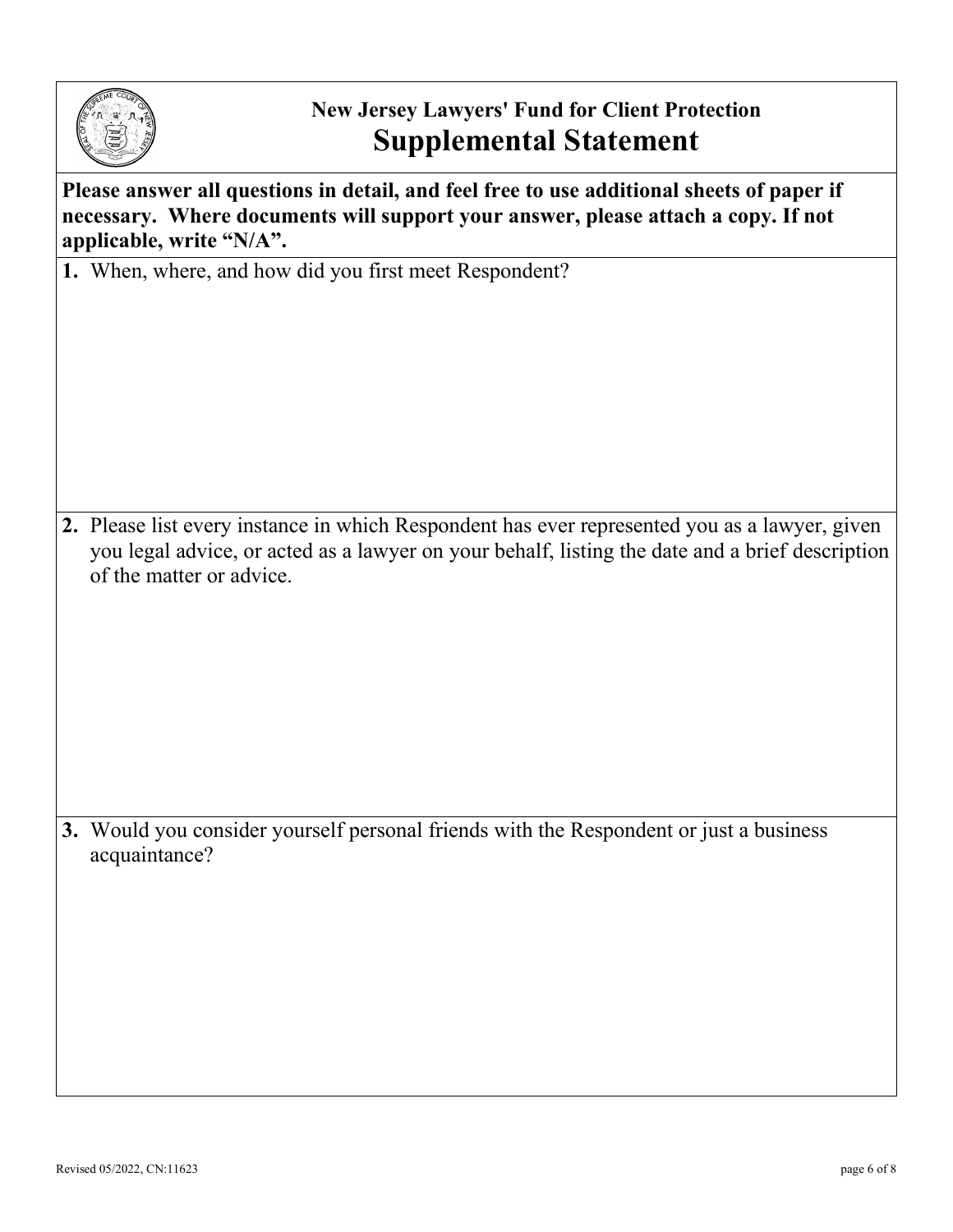| 4. As precisely as you can recall, what was your understanding of what Respondent was to do<br>with the money you gave him?                            |
|--------------------------------------------------------------------------------------------------------------------------------------------------------|
|                                                                                                                                                        |
|                                                                                                                                                        |
|                                                                                                                                                        |
|                                                                                                                                                        |
|                                                                                                                                                        |
|                                                                                                                                                        |
| 5. Did you sign a fee agreement for legal services with the Respondent?<br>$\exists$ Yes<br>N <sub>o</sub>                                             |
|                                                                                                                                                        |
|                                                                                                                                                        |
|                                                                                                                                                        |
|                                                                                                                                                        |
|                                                                                                                                                        |
|                                                                                                                                                        |
| 6. Did you or anyone on your behalf authorize the Respondent to write checks to himself or<br>sign your name on checks on your behalf, in any account? |
|                                                                                                                                                        |
|                                                                                                                                                        |
|                                                                                                                                                        |
|                                                                                                                                                        |
|                                                                                                                                                        |
|                                                                                                                                                        |
| 7. Has Respondent ever billed you for legal fees?<br>$\Box$ Yes<br>N <sub>o</sub>                                                                      |
| If yes, please enclose a copy of the bill(s) received.                                                                                                 |
|                                                                                                                                                        |
|                                                                                                                                                        |
|                                                                                                                                                        |
|                                                                                                                                                        |
|                                                                                                                                                        |